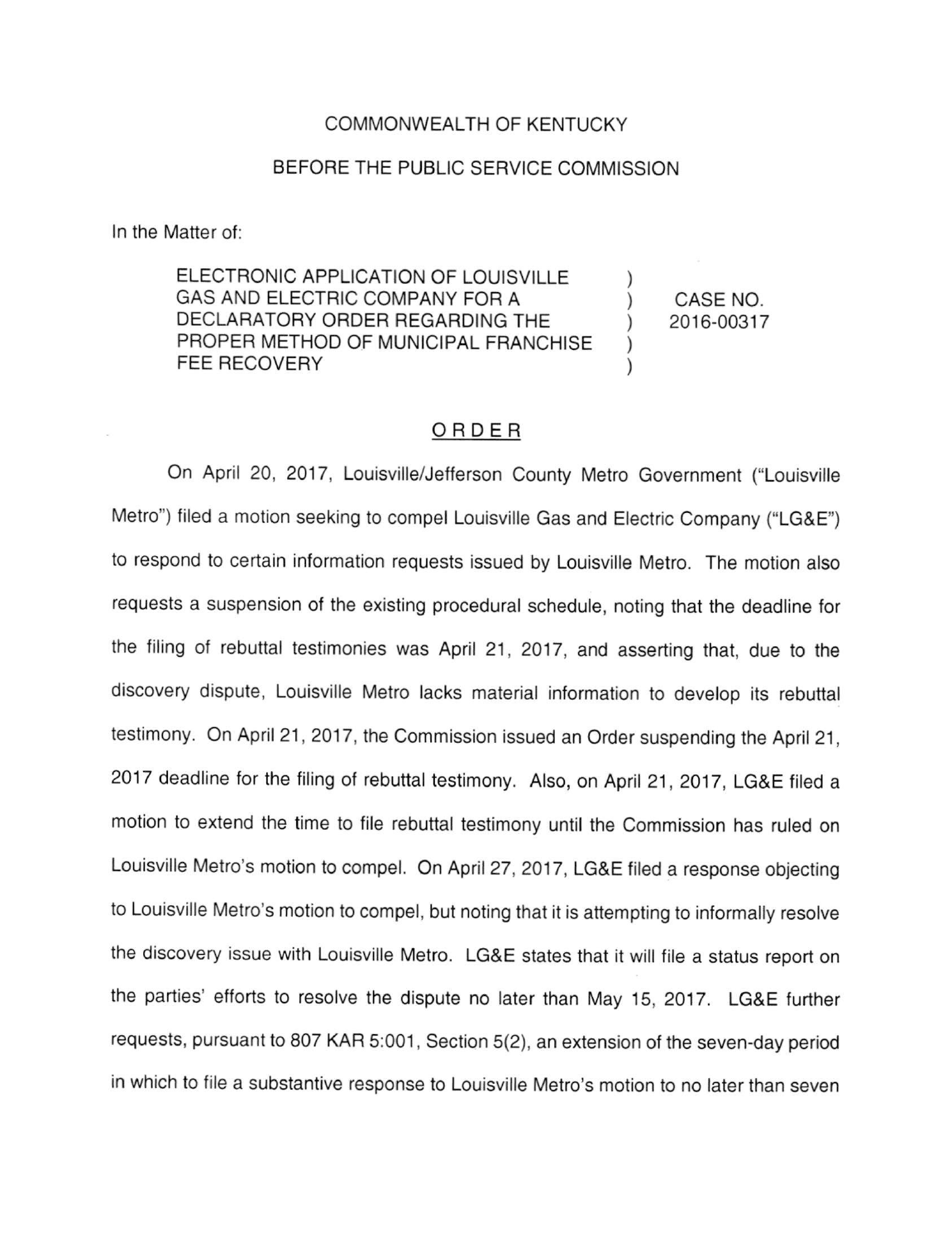days from the date the parties report that the dispute cannot be resolved. By electronic mail dated April 28, 2017, counsel for Louisville Metro indicated that Louisville Metro did not object to LG&E's request for an extension of time to file a response to the motion to compel. A copy of the electronic mail is attached as an Appendix to this Order.

Having reviewed the pleadings and being otherwise sufficiently advised, the Commission finds that LG&E has established good cause to permit an extension of time to file a substantive response to Louisville Metro's motion to compel. The Commission further finds that LG&E's motion for an extension of time for the filing of rebuttal testimony is moot in light of the Commission's April 21, 2017 Order.

IT IS THEREFORE ORDERED that:

1. LG&E's motion to extend the deadline for filing of rebuttal testimony is denied as moot.

2. LG&E's request for an extension of the period of time for it to file a substantive response to Louisville Metro's motion to compel to no later than seven days from the date the parties report the discovery dispute cannot be resolved is granted.

3. LG&E shall file a status report on the parties' efforts to resolve the discovery dispute on or before May 15, 2017.

By the Commission



TTEST:

Exécutive Director

Case No. 2016-00317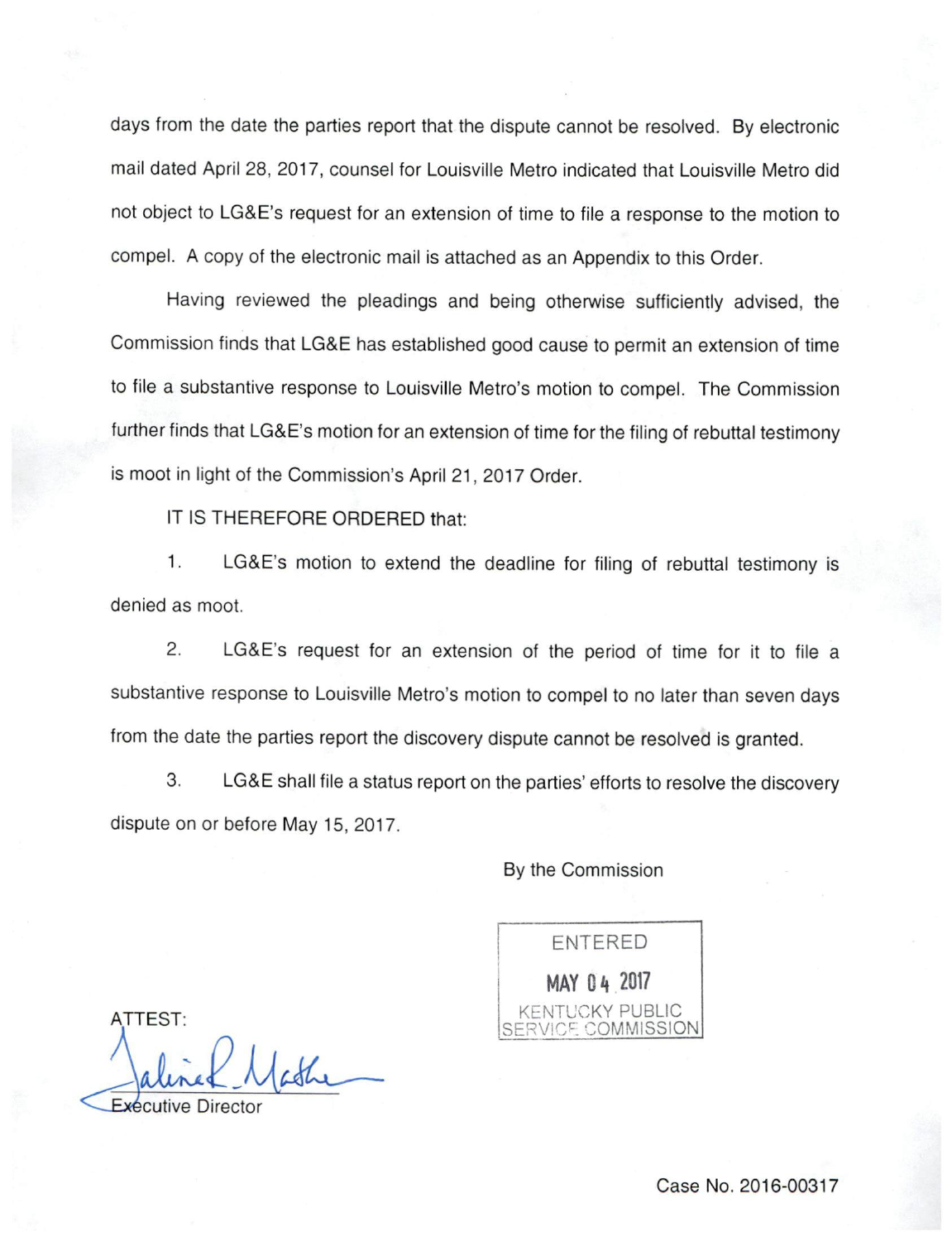## APPENDIX

# APPENDIX TO AN ORDER OF THE KENTUCKY PUBLIC SERVICE COMMISSION IN CASE NO. 2016-00317 DATED **MAY 0 4 2017**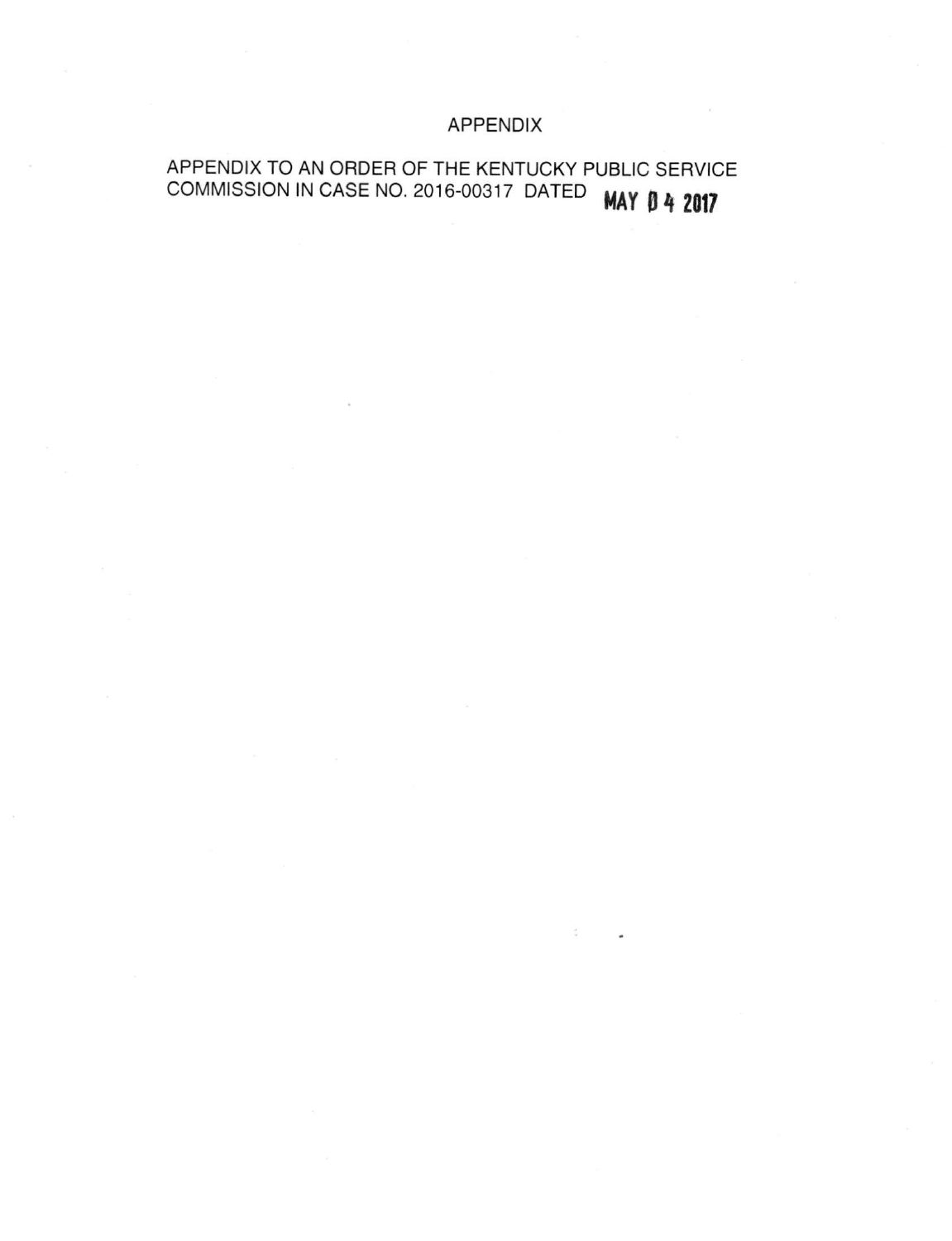## Nguyen, Quang D (PSC)

From: Sent: To: Cc: Subject: Gregory Dutton <gdutton@goldbergsimpson.com> Friday, April 28, 2017 1:39 PM Raff, Richard G (PSC); Nguyen, Quang D (PSC) Riggs, Kendrick R.; O'Connell, Mike Case No. 2016-00317, Louisville Gas Franchise Fee

Counselors,

After reviewing the LGE Response filed yesterday in the above captioned case, Louisville does not object to LG&E's request to file a supplemental response 7 days after the parties have held a conference call in a second attempt to resolve the discovery dispute, should that call fail to resolve the dispute. Ifany of you have questions or need further clarification on Louisville's position, please feel free to contact me.

Regards, Greg

Gregory T. Dutton Goldberg Simpson, LLC Norton Commons 9301 Dayflower Street Prospect, KY 40059 Main: (502) 589-4440 Fax: (502) 581-1344 gdutton@goldbergsimpson.com



\*\* \*\* \*\* \*\*

This is a privileged and confidential communication. If you are not the intended recipient, please notify the sender of the error, destroy this communication and delete all attachments and/or files from all individual and/or network storage devices, and refrain from copying or disseminating this communication by any.